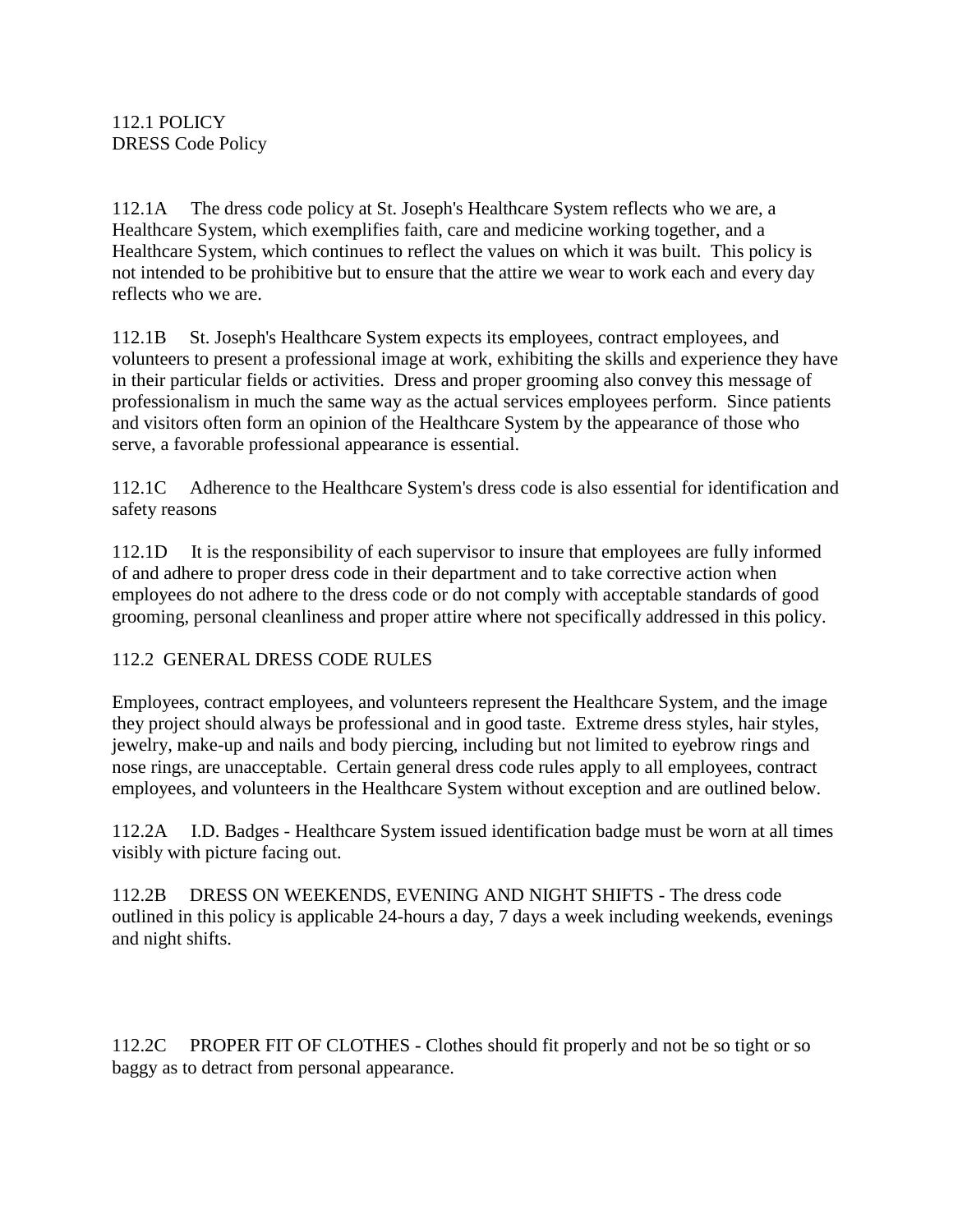112.2D CLEANLINESS AND GOOD HYGIENE - Every employee is expected to be neat and clean in appearance and to practice good hygiene.

112.2E HAIR - Hair must be clean, well-groomed, and neat. Men's hair should be no longer than collar length, not to interfere with patient care. Extreme and fad hairstyles such as mohawks, unnatural coloring of hair and unconventional cuts are not permitted. Men are to be clean shaven or have short, groomed and neatly trimmed mustaches and beards.

112.2F NAILS - Nails must be clean, kept short and well manicured. One-eighth of an inch beyond the fingertip is the acceptable length for clinical personnel including those in direct patient care. Child Care Center personnel are also required to adhere to this regulation. Artificial nails/nail enhancements are prohibited. All other personnel's nails are not to exceed one-half inch beyond the fingertip. Nail polish, if applied, must be free of cracks and not contain nail jewelry or decorations.

All employee positions involved in direct patient care and who work in the patient care environment are expected to adhere to these guidelines including

All nursing staff All direct care providers Nutrition service employees who prepare or handle food Child Care Center staff Radiology Transport Respiratory.

112.2G JEWELRY - Jewelry should not be of a nature that will hinder infection control or the ability to work safely. Body piercing is limited to one single piercing – in the ears only. All other visible piercing is prohibited.

112.2H JEANS - Jeans including jeans in any color, i.e., traditional blue, black, white, etc. and denim skirts and denim dresses are not considered professional dress and not permitted. Denim attire of any color is not acceptable.

112.2I SWEATSUITS/SWEATSHIRTS - Sweatsuits and sweatshirts of any style or material are not considered professional business attire and are not permitted.

112.2J SHORTS - Shorts of any type are not considered professional business attire and are not permitted.

## 112.3 DRESS CODE FOR EMPLOYEES IN BUSINESS ATTIRE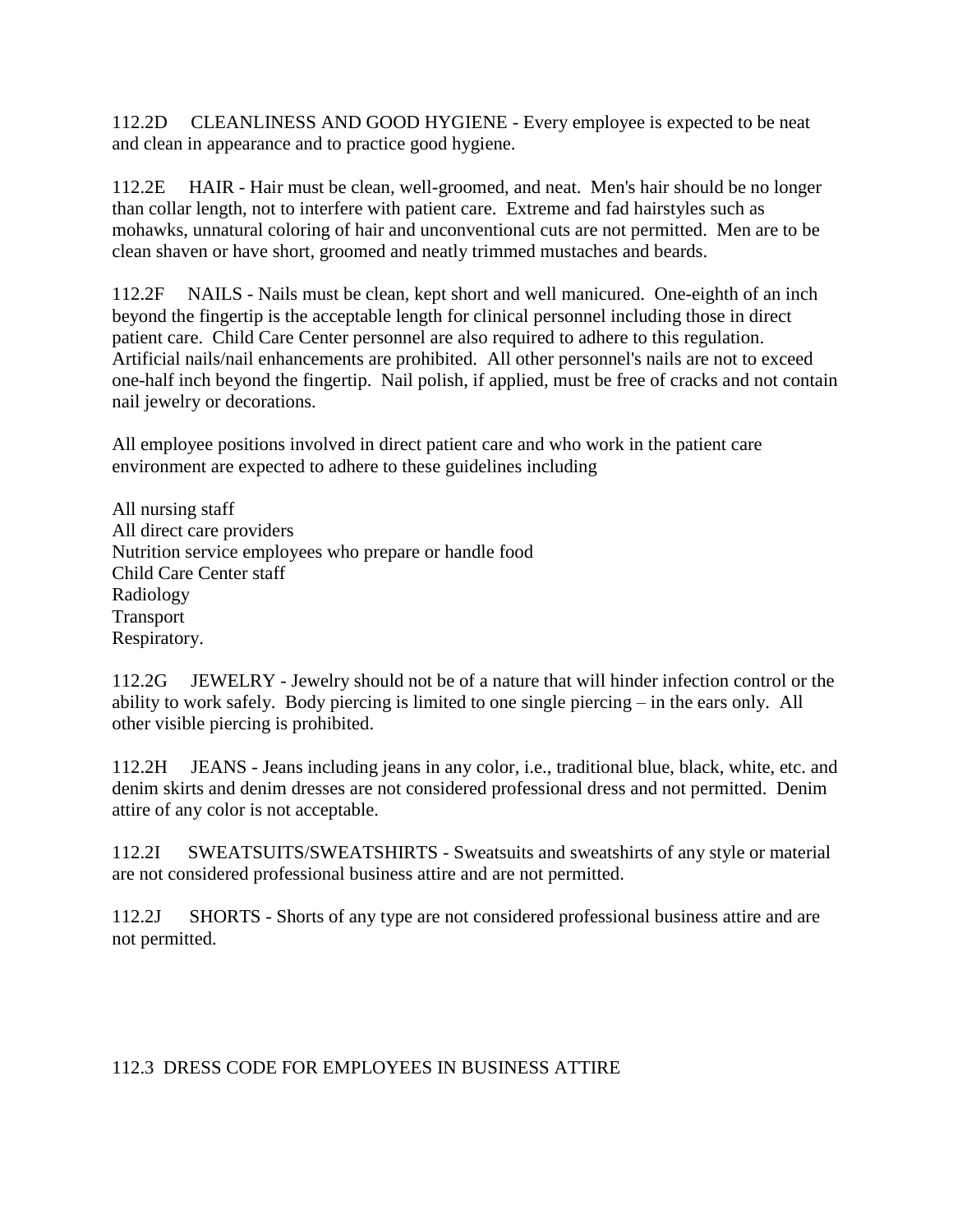112.3A SLACKS, DRESSES, SKIRTS AND BLOUSES - Slacks, dresses, skirts and blouses should be professional. Slacks must be full length but not touching the floor.

The following are not considered professional business attire and are not permitted.

Stretch, spandex and form fitting pants, leather pants, stirrup pants, capri pants, hip huggers, clam diggers, overalls, leggings, jogging or warm up pants and sweatpants.

Tank tops, strapless and backless tops, see-through blouses, off the shoulder blouses, tops with low neck lines, tops shorter than waistline, crop tops and oversized baggy tops.

Backless dresses and sun dresses.

· Extremely short dresses and skirts.

112.3B STOCKINGS/SOCKS - Stockings or socks are required for all employees.

112.3C BUSINESS SHIRTS AND TIES - Male residents, professional, technical and clerical staffs are required to wear business shirts and ties. Support personnel not falling into one of the above-mentioned categories will be required to wear collared shirt and slacks.

112.3D BUSINESS SHOES – Sneakers and bedroom slippers are not considered professional business attire and are not permitted.

## 112.4 DRESS CODE RULES FOR UNIFORMED EMPLOYEES

Uniforms provide employees with a consistent and professional appearance and instill a sense of pride. Patients, visitors and staff can more easily identify an employee's position by the uniform worn and, thus, feel assured that the appropriate person is performing his/her assigned job tasks.

112.4A DRESSES, PANTSUITS, PANTS AND SHIRTS, SKIRTS AND BLOUSES - Dresses, pantsuits and separates (pants and shirts) or (skirts and tailored blouses) are acceptable styles of uniform.

112.4B T-SHIRTS - T-shirts are not permitted except where authorized by dress code. (For example, green T-shirts are an approved part of the dress code in the Maintenance Department.)

112.4C SWEATERS/TURTLENECKS - Cardigans, pullovers or vest sweaters and turtlenecks may be worn by those in uniform for personal comfort.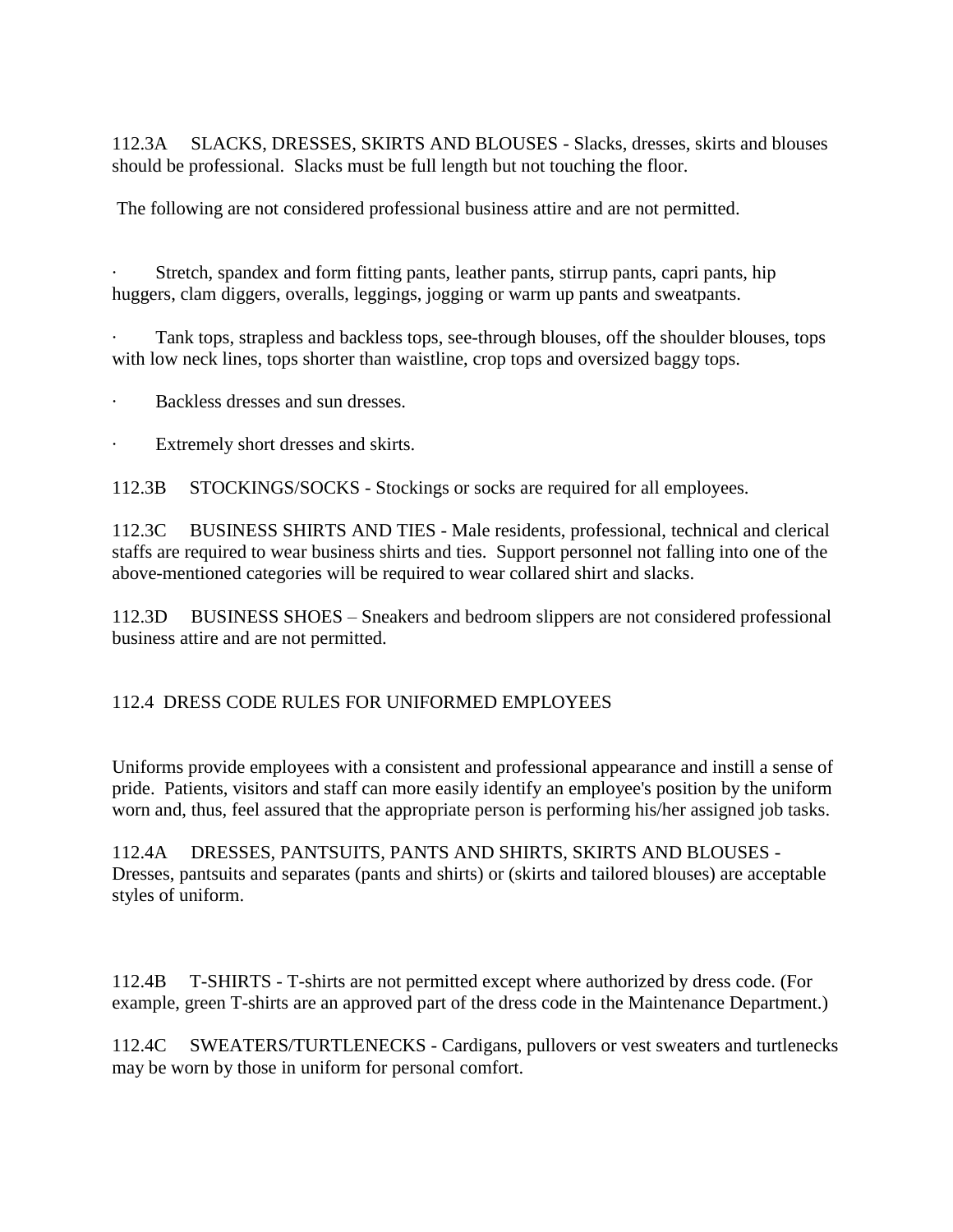112.4D SHOES - In all patient areas, shoes must have rubber or soft composition heels or lifts for quiet. Footwear must be of a single color, leather uppers, and free of all decoration and ornamentation and must be maintained clean.

112.4E STOCKINGS/SOCKS - Stockings or socks must be worn by all staff

112.4F LAB COAT - Employees authorized to wear white lab coats include physicians, dentists, physician assistants, advanced practice nurses, nurse instructors, nurse case managers and nurse managers. Nutritionists are permitted to wear lab coats. Tech/support staff must wear a lab coat/jacket as deemed appropriate by the department.

112.4G SCRUB SUITS - Scrub suits are permitted to be worn by employees only in authorized departments. Scrub suits worn outside specified areas must be covered by a white lab coat, and Healthcare System I.D. badge must be worn on the covering coat.

Scrub suits may not be removed from the Healthcare System or be worn to and from work.

112.4H SHOE COVERS, MASKS, HEADCOVERS, AND BARRIER PROOF COVERS - Shoe covers, masks, headcovers, and barrier proof covers must be removed before leaving areas where they are required to be worn.

112.4I PATIENT GOWNS - Patient gowns and x-ray gowns and isolation gowns may never be worn.

112.4J SHOULDER PATCH - The only shoulder patches permitted on uniforms are Paramedic and EMT patches authorized for MICU personnel.

112.4K JEWELRY - Personnel in uniforms are permitted to wear conservative small gold or silver earrings. No other jewelry except professional pins, rings, wristwatch, bracelets, identification or medical alert bracelet and small gold neck chains may be worn by either women or men in uniform.

112.4L HATS/HEAD COVERINGS - Employees are not permitted to wear hats as part of their uniforms. The only exception are employees in the Maintenance Department who may use green hats with the Hospital logo. The painters are permitted to wear white painter's hats. For religious reasons, employees are permitted to wear head coverings; these head coverings must not hinder the performance of their job nor have an impact on patient care.

112.4M COLOR OF UNIFORM - Employees must wear uniforms of the color authorized by the department in which they work and adhere to any other departmental uniform rule.

A D D E N D U M